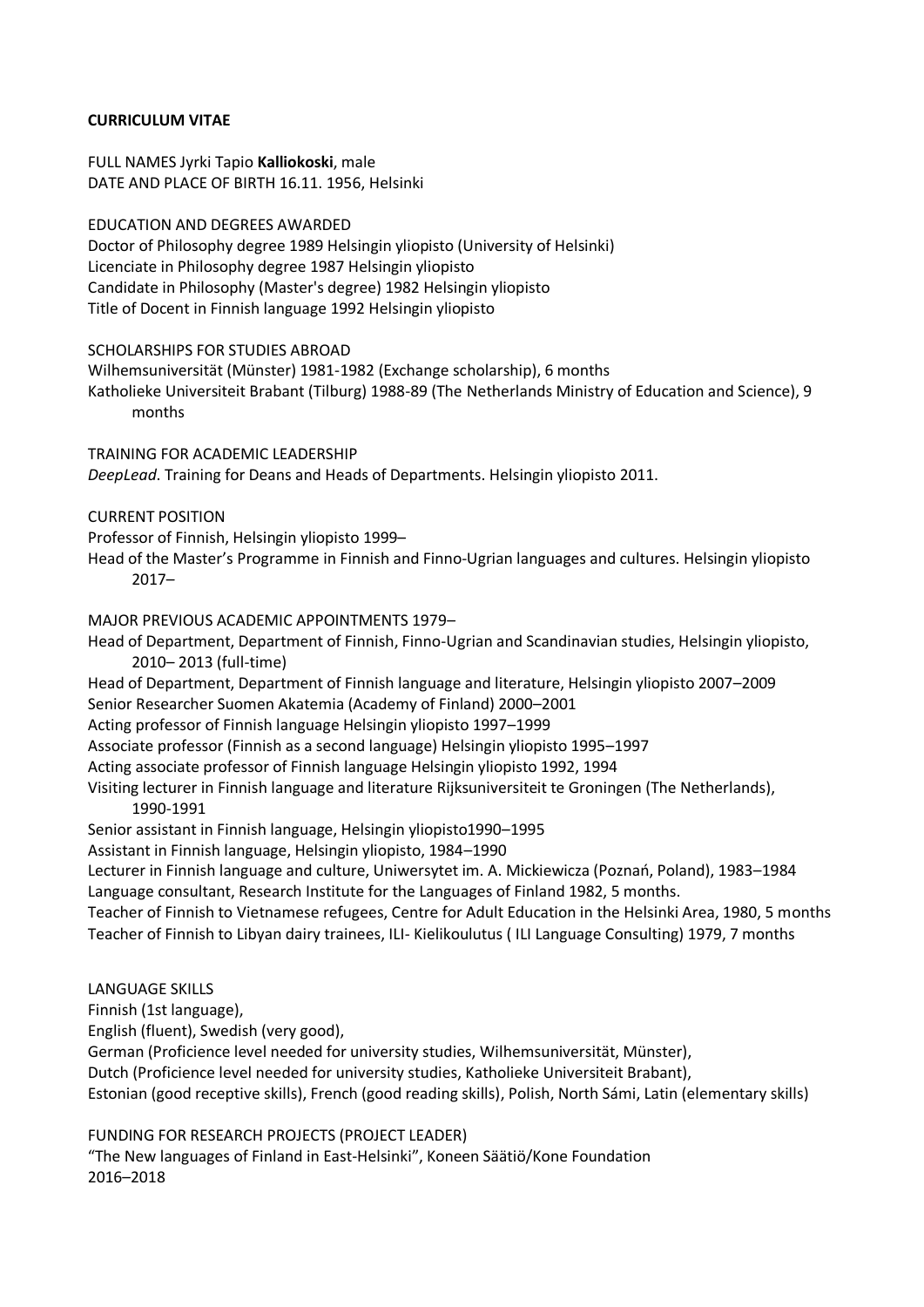"Plurilingual experts in public administration", Säätiöiden professoripooli (Alfred Kordelinin säätiö /Alfred Kordelin Foundation) 2014–2015

"Contexts of subordination", Academy of Finland 2007–2010

"Norms and Ideologies in translation into Finnish" 2008–2010, Kone Foundation

"Oral and written discourse and the conventions of genre in second language writing", Suomen Akatemia / Academy of Finland 2000–2001

"Pragmatics, interpretation and context in native–non-native conversation in Finnish", Suomen Akatemia/ Academy of Finland 1996–1999

SUPERVISOR OF ACADEMIC THESES

Supervisor of 22 finished doctoral theses 2003–2017 and 2 finished licenciate theses. Supervisor of 8 on-going doctoral dissertations. Supervisor of 165 finished MA theses.

REWARDS FROM ACADEMIC MERITS

Order of the White Rose of Finland, Knight First Class 2017 The Golden Medal of 30 years of scientific and scholarly work for the Academic Community (Federation of Finnish Learned Societies and The League of Finnish Universities) 2015 Honorary Member of the Finnish as a Second Language Teachers' Association 2012 The Golden Medal of Suomalaisen Kirjallisuuden Seura (Finnish Literature Society) 2011

REVIEWER FOR DISSERTATIONS AND ACADEMIC APPOINTMENTS

Opponent in 5 PhD dissertations (3 in Finland, 2 abroad)

Pre-examiner of 17 PhD theses (12 in Finland, 5 abroad)

Examiner of 6 licentiate theses, internal examiner of 120 MA theses

Member of a doctoral committee (Stockholms universitet, 2014)

Internal examiner of PhD theses, appointed by the Faculty of Arts, Helsingin yliopisto, 21 times

Reviewer for professor appointments (5 in Finland, 2 abroad)

External member of a recruitment committee (Københavns universitet 2012, Ernst-Moritz-Arndt-

Universität, Greifswald 2014–2015)

Reviewer for the title of Docent 5 times.

EDITORIAL BOARD MEMBERSHIPS, REFEREE FOR JOURNALS AND PUBLISHERS

Member of editorial board*: International Journal of Literary Linguistics* (Mainz) 2012–, *Sananjalka* (Turku) 2012–, *Études Finno-ougriennes* (Paris III) 1998–2008, *Virittäjä* (Helsinki) 1994-1999, *Elias* (Suomalaisen Kirjallisuuden Seura, Helsinki) 1991-1993 Acting managing editor Virittäjä, 8 months, 1990

Referee for the following journals and publishers: *Applied Linguistics*, *Journal of Pragmatics*, *Sociolinguistic Studies*, *Journal of Estonian and Finno-Ugric Linguistics*, *Journal of Finnish Studies*, *Nordic Journal of Linguistics, Virittäjä* , *Sananjalka*, *AFinLA yearbook*, *AFinLA-e*, *SKY Journal of Linguistics*, *VAKKI Yearbook/Publication series;* Suomalaisen Kirjallisuuden Seura, Gaudeamus, Mouton de Gruyter

ELECTED MEMBERSHIPS IN SCIENTIFIC SOCIETIES

Tieteellisten Seurain valtuuskunta (Federation of Finnish Learned Societies): subst. member of the board 2017–

Kotikielen Seura (Society for the Study of Finnish): member of the board 2016– Suomalainen Tiedeakatemia (Finnish Academy of Sciences): elected member 2008– Suomalaisen Kirjallisuuden Seura (Finnish Literature Society): elected member1991– , member of the board 2002–2011, member of the council 1992– 2000.

ADMINISTRATIVE TASKS AND MEMBERSHIPS AT THE UNIVERSITY OF HELSINKI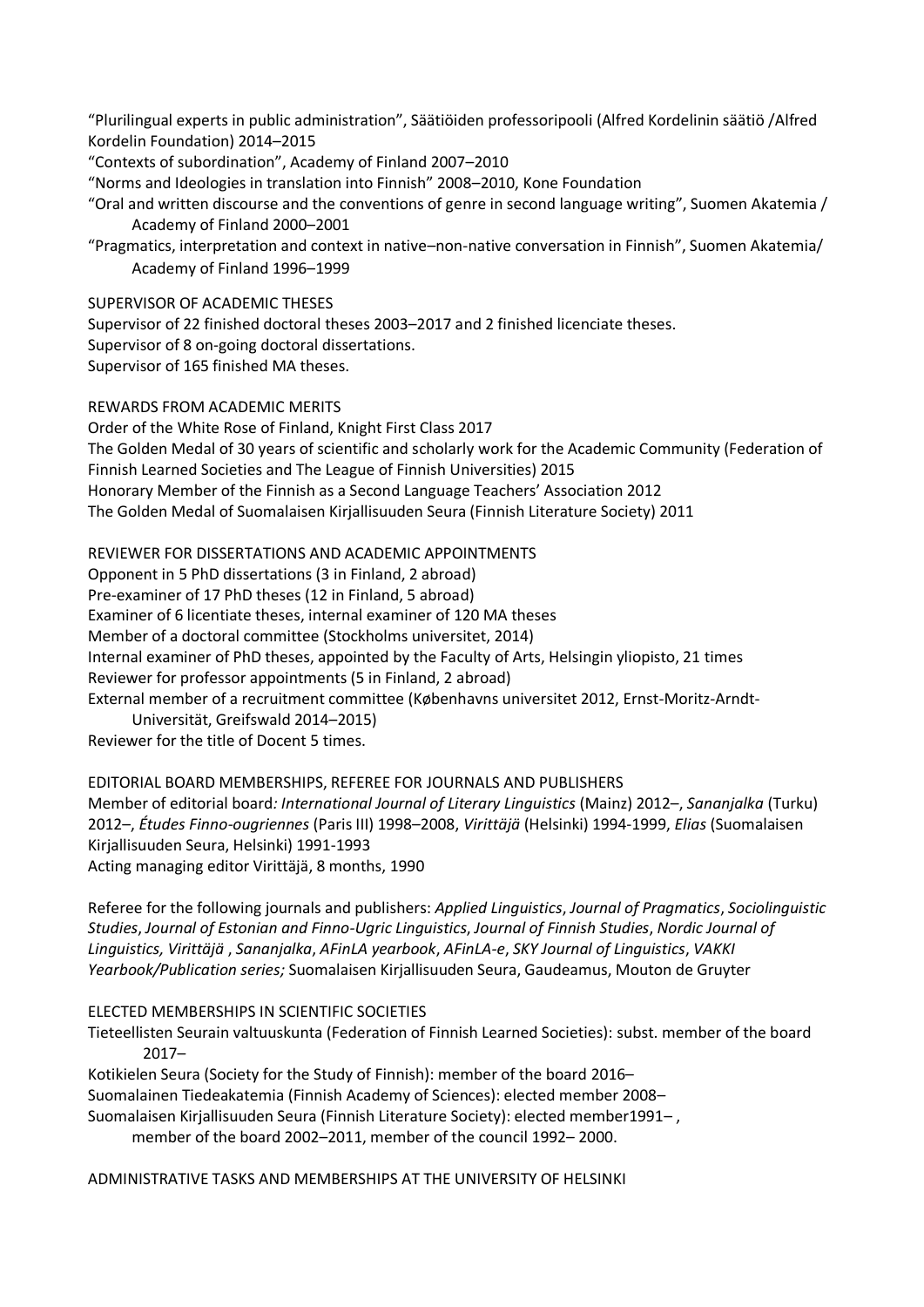Department of Finnish, Finno-Ugrian and Scandinavian Studies, Vice-Head 1.1.2014–30.6.2014 Department of Finnish language and literature, Vice-Head, 1.1. 2004 – 31.12.2006 Department of Finnish language and literature, member of steering group 1.1. 2005–2009 Department of Finnish, member of steering group, several periods during the 1990's, 2000–2004

Faculty of Arts, member of the Faculty Council 2004–2013 Faculty of Arts, working group for the Reform of the operational structure, member 2017. Faculty of Arts, steering group for the Faculty re-organization, member 2009. Faculty of Arts, Committee for research and doctoral studies, member 2007– 2009 Advisory Board for Translation Studies Programme *AKO/MONAKO* (member) 1997–2003, Faculty of Arts, member.

Several recruitment committee memberships at departmental and Faculty level, member/chair 1999–

Council for Teacher Education at the UH 2010–2017 (member), 2013– 2017(chair) Advisory Council of the Helsinki University Library at Centre Campus 2010–2017 (member), 2014–2017 (vice-chair)

University Collegium, member 2007–2010

*Palmenia* Centre for continuing education, subst. member of board 2004–2006

*Palmenia* Centre for research and continuing education, subst. member of board 2001– 2003 *Palmenia*, ESR Project for developing of teaching of Finnish language and culture to adult immigrants in South-Eastern Finland. Member of steering group 2006–2007.

*Helsinki educational and research area (HERA),* Project developing co-operation in teaching Finnish for international students (*SUOKUKO*). Member of steering group 2008–2012

*Helsinki educational and research area (HERA),* Co-operation project for teaching of Finnish and cultural competence (*KOTI*). Member of steering group. 2006.

University of Helsinki and University of Stockholm, co-operation project for linguistic research and doctoral studies, member of the UH advisory board 2015–2017

*Mania B-to-B Sales Success* (Joint project of Haaga Helia, Aalto University and University of Helsinki, funded by Tekes), member of Advisory Board 2014–2016

Member of the following UH Research Communities:

Language, Meaning and Society; Lingua Francas and Plurilingualism.

OTHER MEMBERSHIPS

*TextLink* ISCH COST Action IS 1312, member of Management Committee 2014–2018

*Langnet*, (Finnish national) Graduate school of language studies, member of the pool of supervisors 1998– Estonian/Finnish as a second language (Helsingin yliopisto & Tartu Ülikool). Network of doctoral students.

Finnish coordinator. 2004–

*Nordic network of discourse studies* (funding: NorFA), member of the coordinating group 2000–2002.

*Nederlandse Taalunie* and Universiteit Gent, Dutch-Finnish, Finnish-Dutch dictionary project, member of Advisory Board 2003–2012

The national Finnish) *Matriculation Examination Board* (*Ylioppilastutkintolautakunta*), member 2004–2006, supplementary member 2007–

Task force for the *National curriculum for Finnish as a second language and literature for primary and lower secondary schools*, member. Finnish National Board of Education 2013–2015.

Task force for the administrative organization and functions of the Research Institute for the Languages of Finland, *Ministry of Education*, member 2009-2010.

*Working group for Finnish language policy*. Research Centre for Languages in Finland & Helsingin yliopisto 2008–2009, member.

*Research Institute for the languages in Finland*, Member of Board 2003 (subst. member 2000–02)